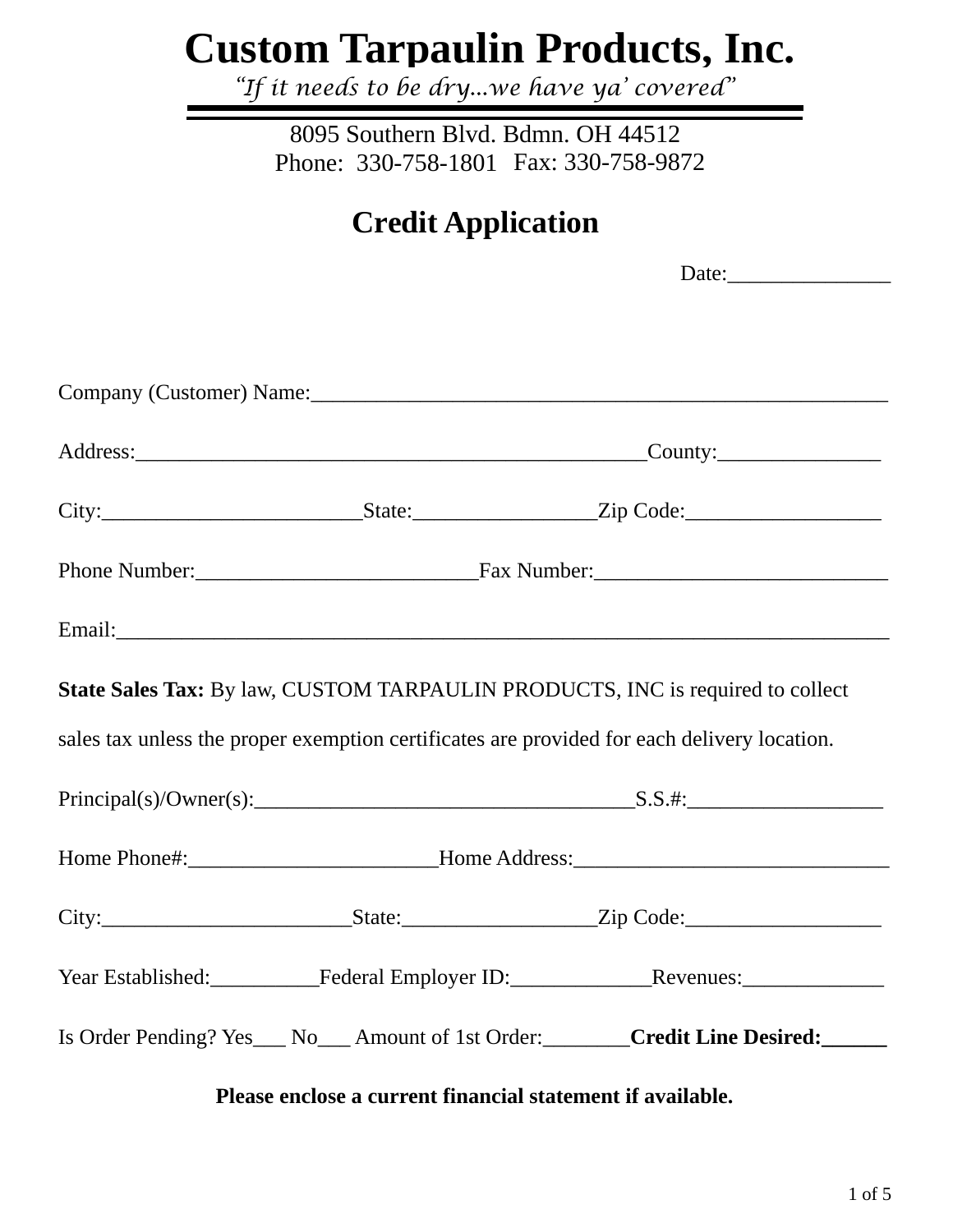#### **TRADE REFERENCES:**

#### FAX NUMBERS OR EMAILS ARE REQUIRED FOR PROCESSING

| Email: No. 2014 19:20 August 2014 19:20 August 2014 19:20 August 2014 19:20 August 20:20 August 20:20 August 20:20 August 20:20 August 20:20 August 20:20 August 20:20 August 20:20 August 20:20 August 20:20 August 20:20 Aug |                                                                                                                                                                                                                                |
|--------------------------------------------------------------------------------------------------------------------------------------------------------------------------------------------------------------------------------|--------------------------------------------------------------------------------------------------------------------------------------------------------------------------------------------------------------------------------|
|                                                                                                                                                                                                                                | 2) Name:                                                                                                                                                                                                                       |
|                                                                                                                                                                                                                                |                                                                                                                                                                                                                                |
|                                                                                                                                                                                                                                |                                                                                                                                                                                                                                |
|                                                                                                                                                                                                                                | Email: exploration of the contract of the contract of the contract of the contract of the contract of the contract of the contract of the contract of the contract of the contract of the contract of the contract of the cont |
|                                                                                                                                                                                                                                |                                                                                                                                                                                                                                |
|                                                                                                                                                                                                                                |                                                                                                                                                                                                                                |
|                                                                                                                                                                                                                                |                                                                                                                                                                                                                                |
|                                                                                                                                                                                                                                |                                                                                                                                                                                                                                |
| 4) Name:                                                                                                                                                                                                                       |                                                                                                                                                                                                                                |
|                                                                                                                                                                                                                                |                                                                                                                                                                                                                                |
|                                                                                                                                                                                                                                | $-Fax\#$ :                                                                                                                                                                                                                     |
| Email: <u>Communication</u>                                                                                                                                                                                                    |                                                                                                                                                                                                                                |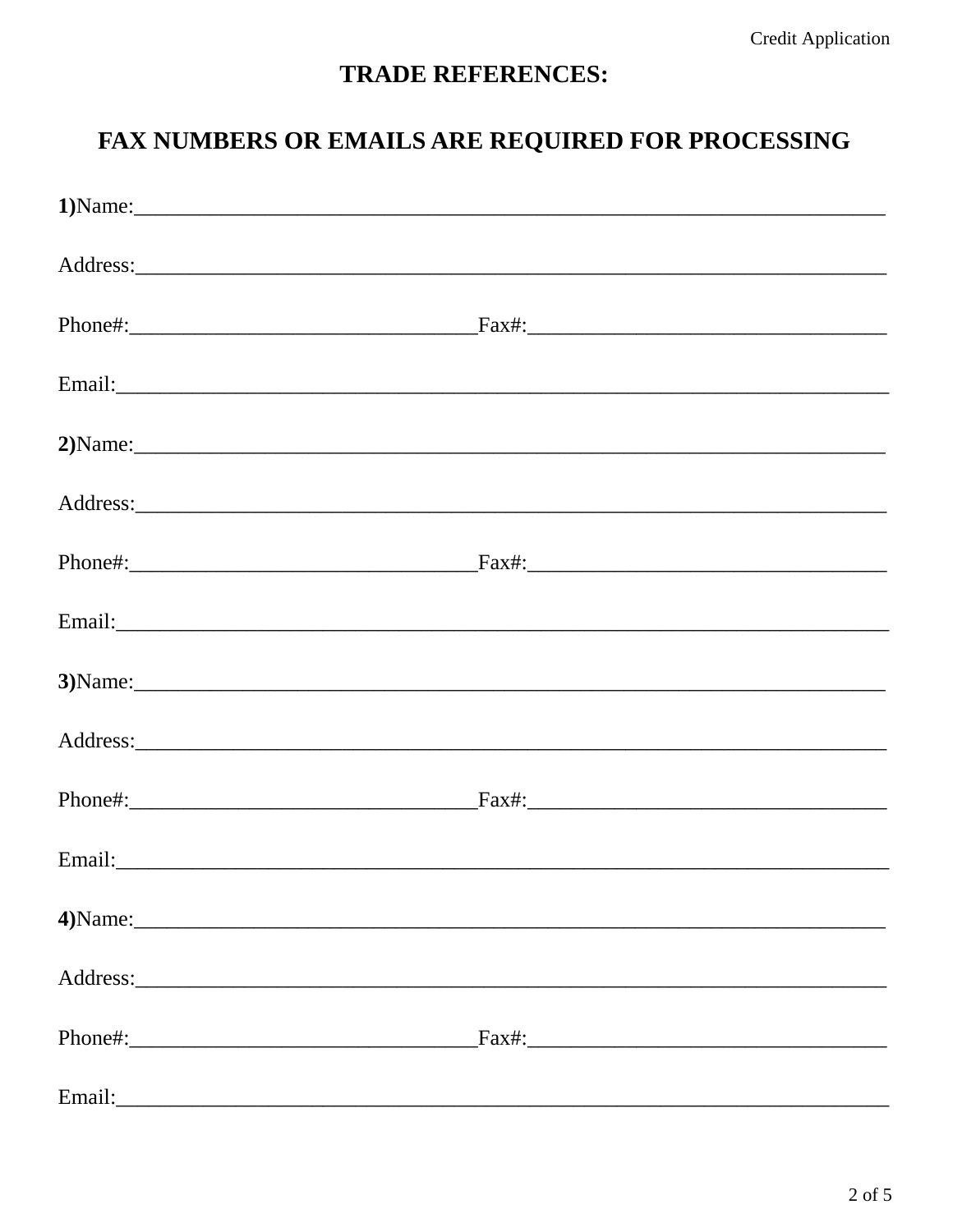#### **BANK REFERENCES**

| Name:                                                                                                                                                                                                                                                                                                                                                                                                                                                                                                                                                                                         |                                                                                   |  |
|-----------------------------------------------------------------------------------------------------------------------------------------------------------------------------------------------------------------------------------------------------------------------------------------------------------------------------------------------------------------------------------------------------------------------------------------------------------------------------------------------------------------------------------------------------------------------------------------------|-----------------------------------------------------------------------------------|--|
|                                                                                                                                                                                                                                                                                                                                                                                                                                                                                                                                                                                               |                                                                                   |  |
|                                                                                                                                                                                                                                                                                                                                                                                                                                                                                                                                                                                               |                                                                                   |  |
|                                                                                                                                                                                                                                                                                                                                                                                                                                                                                                                                                                                               |                                                                                   |  |
| To establish credit, we require Credit Card information to be placed on file to cover any<br>past due balance that has exceeded customer terms.                                                                                                                                                                                                                                                                                                                                                                                                                                               |                                                                                   |  |
|                                                                                                                                                                                                                                                                                                                                                                                                                                                                                                                                                                                               | Card Type: Card Number: Card Number:                                              |  |
|                                                                                                                                                                                                                                                                                                                                                                                                                                                                                                                                                                                               | Security Number(3-4 digits back of card): Expiration Date:                        |  |
|                                                                                                                                                                                                                                                                                                                                                                                                                                                                                                                                                                                               | Company Name:_________________________Card Holder Name:__________________________ |  |
|                                                                                                                                                                                                                                                                                                                                                                                                                                                                                                                                                                                               |                                                                                   |  |
|                                                                                                                                                                                                                                                                                                                                                                                                                                                                                                                                                                                               |                                                                                   |  |
|                                                                                                                                                                                                                                                                                                                                                                                                                                                                                                                                                                                               |                                                                                   |  |
| I understand and agree that: Our firm is financially able to meet any commitments we have made and we expect to pay<br>your invoices according to your terms. I/we agree that interest at the rate of 2% per month or 24% annually will be charged<br>on all past due balances and I/we will pay all court costs including reasonable attorney's fees if we fail to pay our invoices. I<br>hereby authorize Custom Tarpaulin Products, Inc.the right to investigate the credit applicant with any of its suppliers, fi-<br>nancial institutions, credit bureaus or credit reporting agencies. |                                                                                   |  |
| Trade Name: 1988                                                                                                                                                                                                                                                                                                                                                                                                                                                                                                                                                                              |                                                                                   |  |
|                                                                                                                                                                                                                                                                                                                                                                                                                                                                                                                                                                                               |                                                                                   |  |
|                                                                                                                                                                                                                                                                                                                                                                                                                                                                                                                                                                                               |                                                                                   |  |

**A charge of \$40.00 is billed for NSF checks returned to Custom Tarpaulin Products, Inc. (Which you agree to pay) You agree to pay any collection and/or attorney fees incurred should it be necessary to place the account for collection.**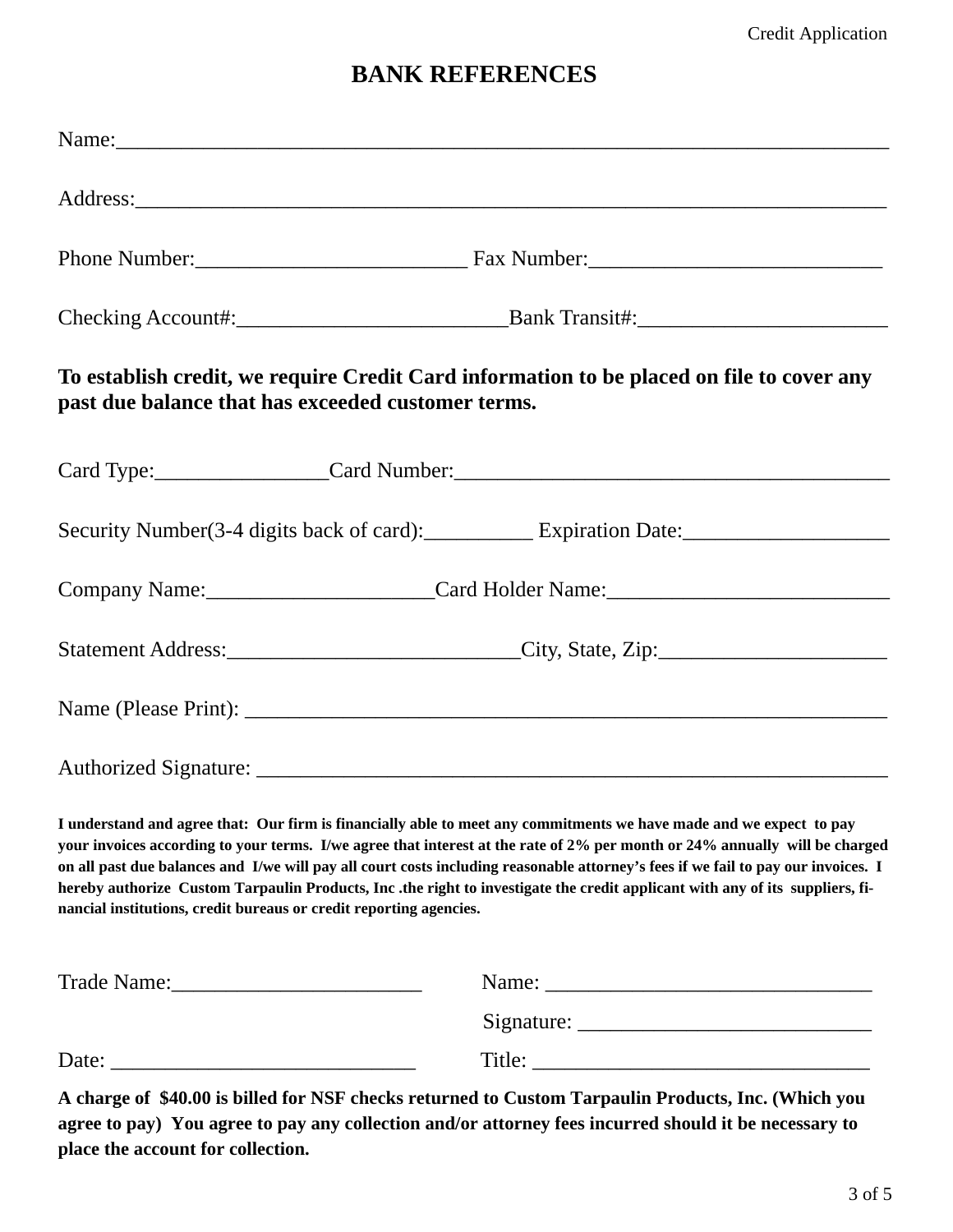### **Custom Tarpaulin Products, Inc. Credit Application for Companies Personal Guarantee**

The undersigned further agrees to be held personally liable upon this account to Custom Tarpaulin Products, Inc. not withstanding the fact that this application has been executed in a corporate or representative capacity. I acknowledge that I have read the terms and conditions contained on page one hereof which are incorporated herein and expressly agree and assent to same.

TERMS: For the purpose of securing the extension of credit from Custom Tarpaulin Products, Inc. ,the undersigned represents and warrants that the statements made and information contained herein, and in the financial statement, if any, submitted herewith, are complete, correct and true, made with the intent that strict reliance be placed thereon as the basis for the extension and continuation of credit accommodations to the undersigned.

The undersigned further agrees that notwithstanding the fact that this application has been executed in a corporate or representative capacity, each signer hereof by such signature hereby assumes personal and individual responsibility for payment to Custom Tarpaulin Products, Inc., of all amounts due pursuant to such extension of credit. According to the invoice amount and credit terms stated thereon, said personal and individual responsibility being given in consideration of the extension of credit by Custom Tarpaulin Products, Inc. to the applicant to Custom Tarpaulin Products, Inc. , and notwithstanding the fact that this application has been executed in a corporate or representative capacity, each signer hereof by such signature hereby personally guarantees payment to Custom Tarpaulin Products, Inc. in Boardman, Ohio all present and future balances of account due from the said applicant, and further agrees to be responsible for any costs incurred in connection with any proceedings for the collection thereof. Applicant and any signer hereof notwithstanding the fact that this application has been executed in a corporate or representative capacity hereby agrees to pay in full amount of said purchases within (30) days of billing date. Purchases not paid within (30) days are subjected to a finance charge of two percent (2%) monthly (24%) annually in the unpaid balance.

At the discretion of the Credit Department a Personal Credit Report may be ordered to help facilitate the issuance of credit ( non-corporate) or for the purpose of collections in accordance with the Fair Credit Reporting Act.

It is further agreed that the terms hereof shall take effect immediately upon the execution hereof and the extension of any credit to applicant.

| Printed Name:                                             |
|-----------------------------------------------------------|
|                                                           |
| Social Security Number:                                   |
|                                                           |
|                                                           |
|                                                           |
| Social Security Number:<br><u>Social Security Number:</u> |